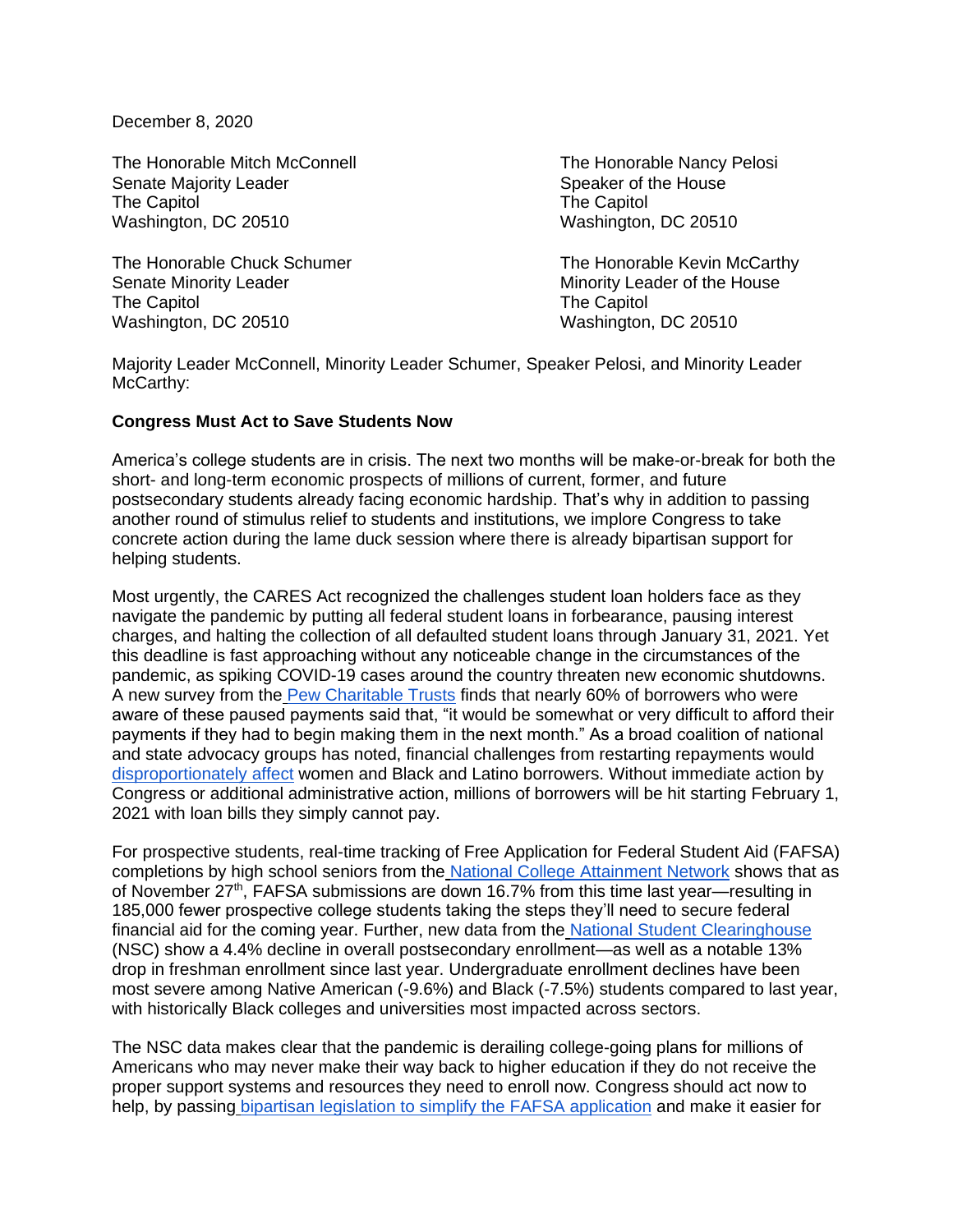all students—including those whose financial circumstances may have changed because of the pandemic—to receive the financial aid they need to begin or continue their postsecondary journeys before it's too late.

Following the Great Recession, we saw millions of Americans saddled with large sums of student debt and little to show for it after lax oversight led to the proliferation of predatory behavior at high-cost, low-value for-profit institutions. Many of those same predatory schools remain in operation and are ready to take advantage of the billions of new higher education dollars flowing into the system and the students enrolling to advance their career prospects. Specifically, without immediate congressional action, predatory for-profit colleges can and will continue to take advantage of a loophole that allows them to seek out veterans for their GI Bill money. These benefits currently count as federal aid, making it possible for predatory schools to operate fully on the taxpayers' dime and use our nation's veterans merely as a tool to manage an accountability measure without having to provide any real value to students. Congress must close that loophole, [known as 90-10-](https://vetsedsuccess.org/the-90-10-rule-in-higher-education-is-a-target-on-veterans-backs/)-a measure that already has broad bipartisan support.

Recognizing that all Americans should have the opportunity to access the training, skill development, and economic and social benefits postsecondary education affords, Congress should also act now to [restore Pell eligibility to incarcerated individuals,](https://www.congress.gov/bill/116th-congress/senate-bill/1074) as higher education in prison has been proven to improve the lives of students, make corrections safer, and address inequities within the postsecondary education landscape[—a bipartisan change](https://www.vera.org/blog/target-2020/voters-in-battleground-states-favor-restoring-pell-grants-for-people-in-prison) that the Trump administration has supported.

For prospective and current students looking to enroll or re-enroll in postsecondary education to help them get back to work and upskill in light of COVID-19, gaping holes within our federal data systems make it nearly impossible for them to fully understand which programs or institutions will provide the best return on their investment. Further, the lack of disaggregated data at the federal level obscures the real racial and socioeconomic opportunity gaps that currently exist and are likely to widen as more colleges close and as higher education faces a potentially longterm shift to online and hybrid learning. There is overwhelming bipartisan momentum to overturn the archaic federal law that bans the creation of a student level data system. The bipartisa[n](https://www.congress.gov/bill/116th-congress/senate-bill/800) *[College Transparency Act](https://www.congress.gov/bill/116th-congress/senate-bill/800)* has the support of 234 Representatives and 37 Senators, as well as the endorsement of more than 160 education, business, and veterans organizations. Students deserve the best information possible to find a program that aligns with their goals and to ensure a return on their investment of time and money; Congress should act now and bring better data within reach.

Congress can avert all these looming disasters through bipartisan action in the lame duck session. The steps outlined herein would be just the first in what will be a long process, but they are critical if the United States is to fully restore the promises of higher education. Fixing these problems now would be a service to students, families, and communities across the country and clear the way for the next Congress and administration to tackle a host of other major issues to make our higher education system more affordable and equitable while ensuring it better serves the students it enrolls.

We, the undersigned, urge Congress to act and use the lame duck session to take steps that are urgently needed to save students in this moment of dire need.

Sincerely,